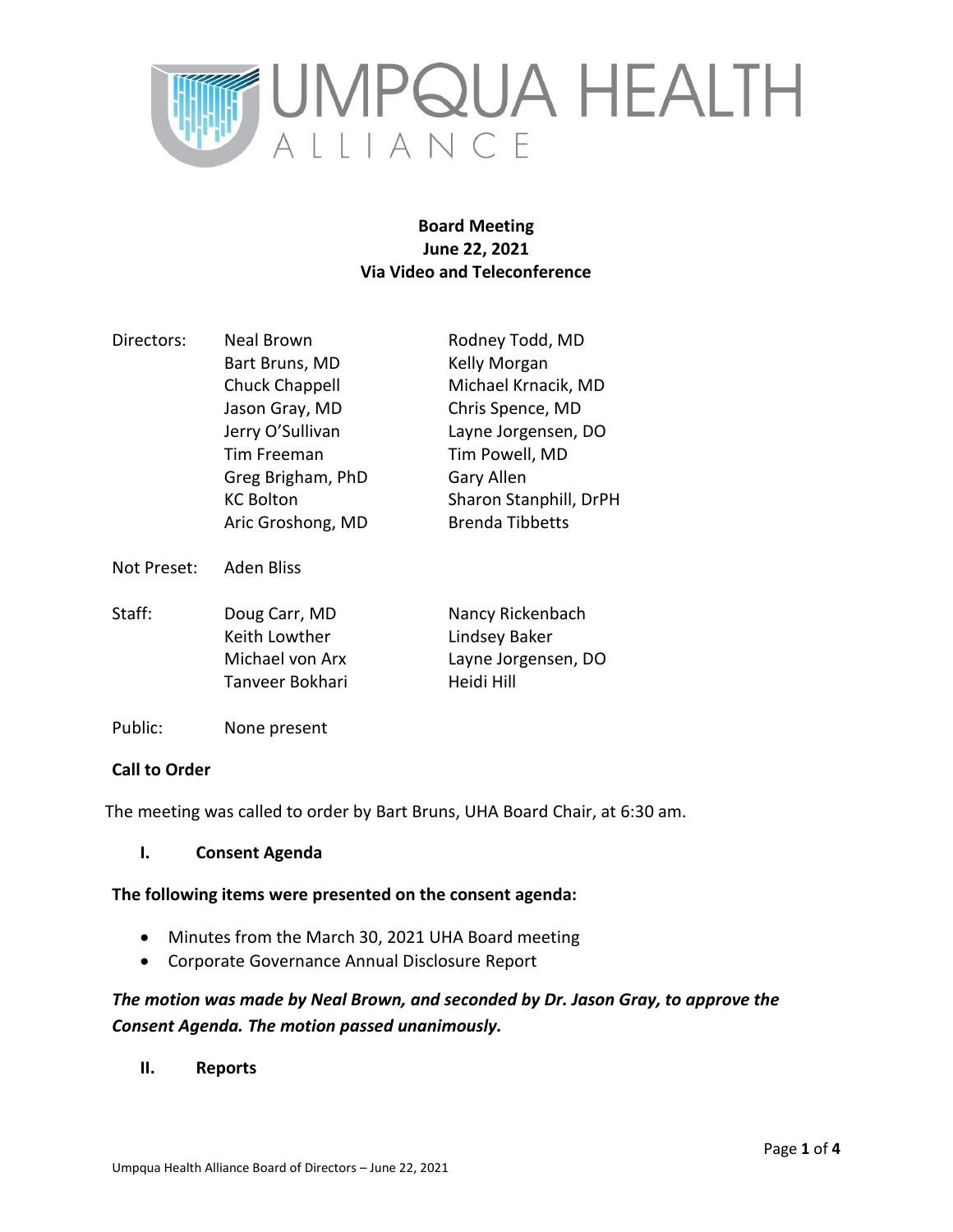

### **Subcommittee Reports**

### *Community Advisory Council (CAC)*

Jerry O'Sullivan, CAC Chair, reported the following highlights:

- Continuing to explore the CPRCC (Clear, Present, Real, Connected, Creative) model and culture shift work of UHA
- Annual Membership renewal; one member resigned
- Review of the current Community Health Improvement Plan (CHIP) projects through reporting and updates
- OHA Innovator Agent, Bevin Ankrom, attends to provide OHA Updates

### *Delivery System Advisory Committee*

Dr. Doug Carr, DSAC Co-Chair, reported the following quarterly highlights, including:

- Behavioral Health Network Committee is working on the Community Behavioral Health Report due to OHA; this report defines current state and strategies for needs
- System of Care committees are improving their various membership to include member and youth voice
- Quality metrics subcommittee apprised of 2020/2021 metrics work and new Member Attribution Cost Summary (MACS) and reporting and transparency
- Provided feedback on OHA's proposed Emergency COVID Vaccination measure that was then forwarded to the state

#### *Finance*

Keith Lowther, CFO, reported the following quarterly highlights of the Committee:

- Committee met once in the second quarter
- UHA Balance Sheet for year-end 2020, and first quarter 2021
- UHA Income Statement for year-end 2020, and first quarter 2021
- There was discussion regarding the current Medical Loss Ratio and whether a provider rate increase had been considered to increase the ratio. It's important to note there are current plans for future spending, UHA needs to maintain 3.4% rate of growth, and the plans for MLR Risk Pool when considering any rate increases.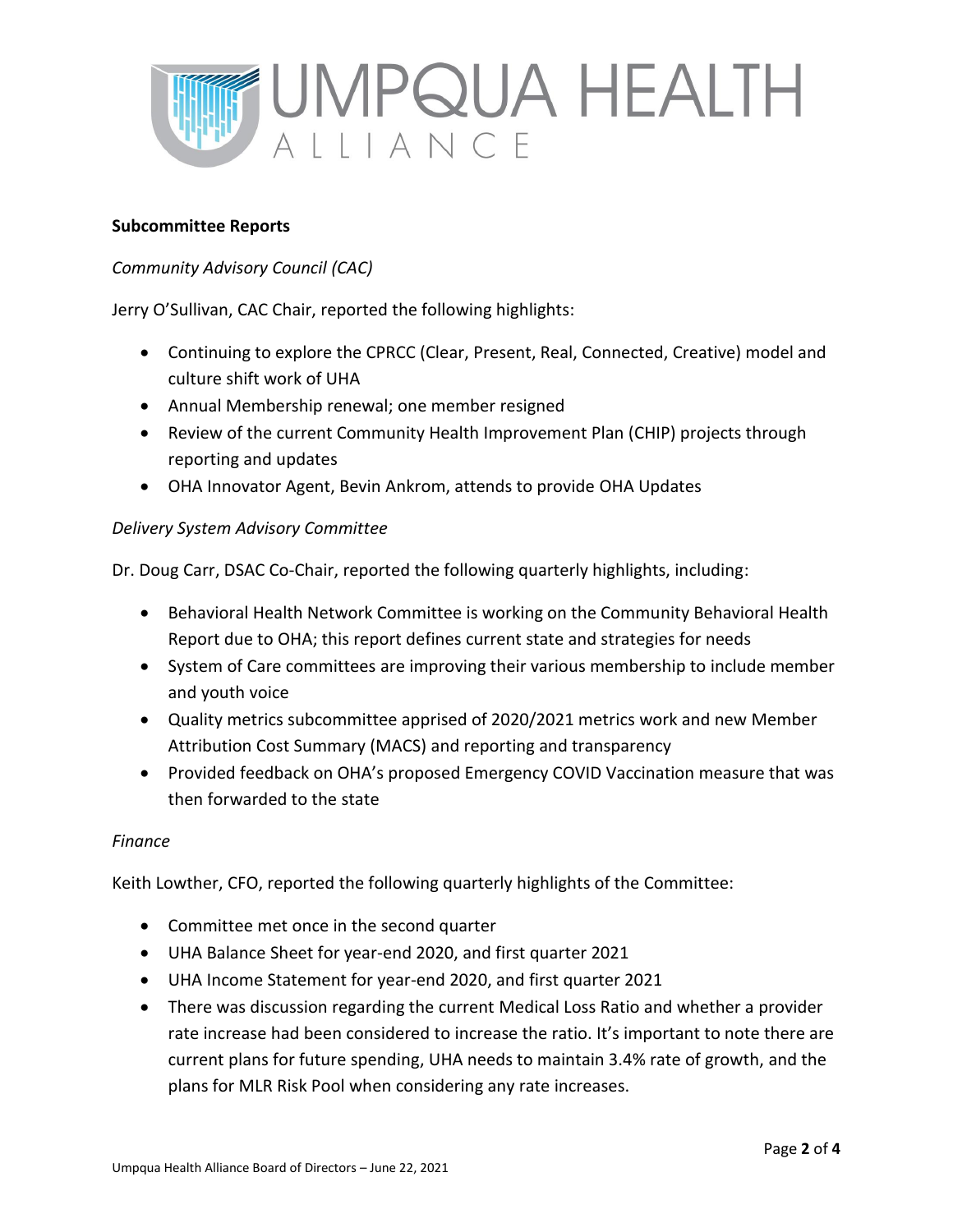

# *Health Equity*

Sharon Stanphill, Health Equity Co-Chair, reported the following highlights:

- Health Equity Plan (HEP) evaluation by OHA, Office of Equity and Inclusion (OEI)
- Updates needed to the HEP in order to meet the OEI evaluation
- Critical areas include:
	- o Organizational Commitment
	- o Community Feedback
	- o Trainings
	- o Health Equity Workforce through Traditional Health Workers
	- o HE Lens / Assessment tool
- Understand OEI's authority and how best to navigate

### *Compliance*

Dr. Bart Bruns, Compliance Co-Chair, reported the following highlights:

- Met often over the last quarter to ensure the requirements of the Corporate Governance Annual Disclosure were being met
- Review investigations, fraud, waste and abuse reports, training for staff and board
- Internal and external audits
- Worked with staff on revising the UHA Operating Agreement

# **III. Improving Quality: Past, Present, Future**

The objective of the presentation is to highlight UHA's work in improving quality, highlights includes the following:

- Total quality pool dollars earned by CCO, 2018 vs 2019
- Performance Improvement Projects
- PCPCH and EMR Subsidy
- Emergency Outcomes Tracking (EOT): COVID Vaccination Metric
- Value Based Payments with quality components
- Focusing on the future through health equity and engaging the board

There was interest from the Board on Implicit Bias resources.